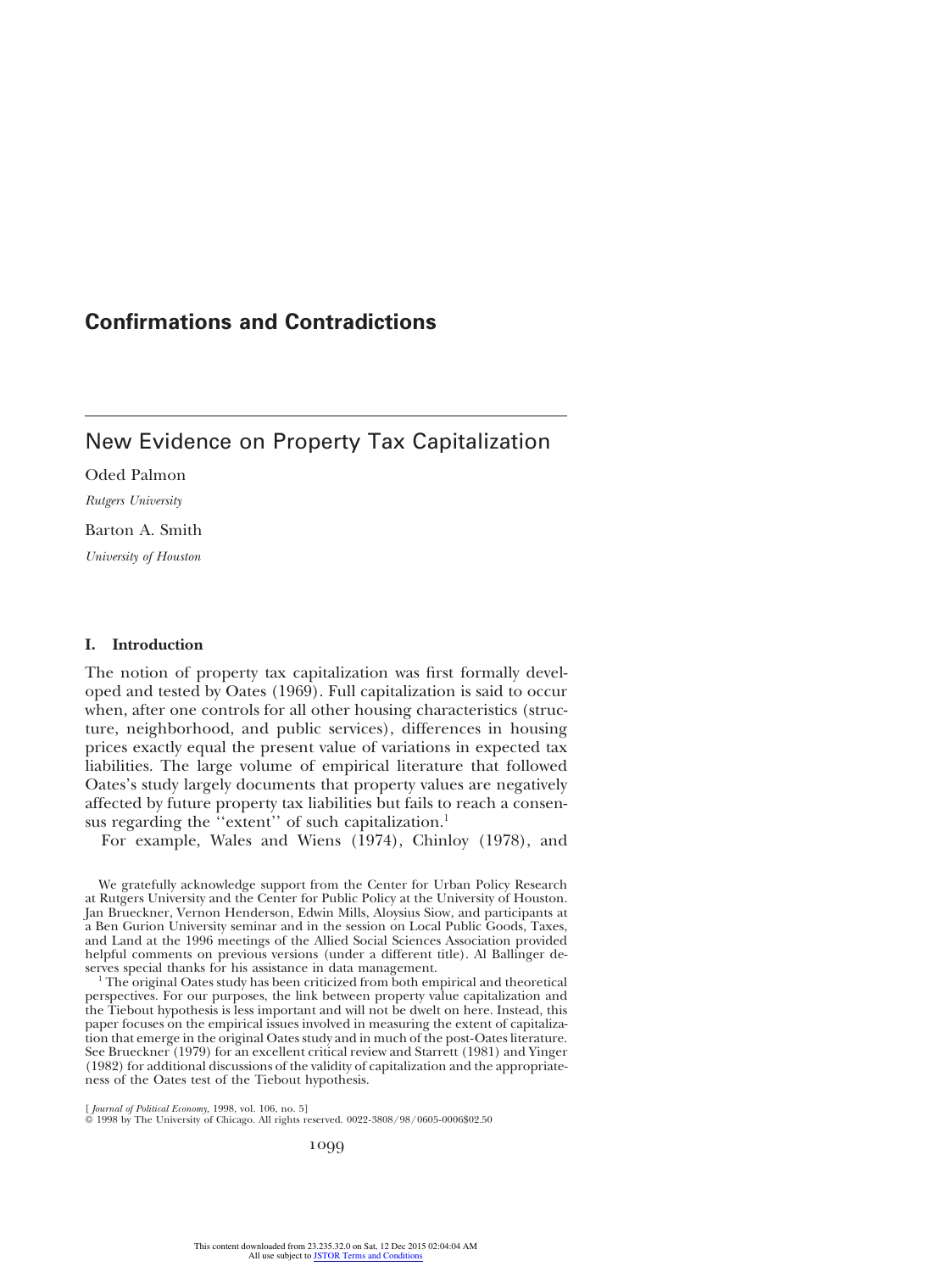Gronberg (1979) find little significant capitalization effects; Oates (1969), King (1973, 1977), Edel and Sclar (1974), Gustely (1976), Rosen and Fullerton (1977), Dusansky, Ingber, and Karatjas (1981), Richardson and Thalheimer (1981), Ihlanfeldt and Jackson (1982), and Yinger et al. (1988) document varying degrees of partial tax capitalization; and Oates (1973), Church (1974), and Reinhard (1981) report either full or overcapitalization. The recent comprehensive study of Yinger et al. (1988) is of special interest. It documents very modest rates of tax capitalization and revises (mostly downward) the estimates of previous studies. It seems that despite the progress in the theoretical and the empirical modeling of tax capitalization, the estimates of property tax capitalization have not converged to a consensus rate.

The extent of tax capitalization not only provides insights into the Tiebout mechanism but is also an indicator of the rationality of agents in the real estate market or the degree of housing market efficiency. Empirical analyses of tax capitalization provide insights relevant to the incidence of property taxation and the applicability of Ricardian equivalence. Full capitalization implies that current real estate owners bear the entire burden of contemporary changes in expected tax liabilities, whereas partial capitalization suggests that current owners are able to pass some of the burden to future owners. Partial capitalization also implies that Ricardian equivalence in its complete and pure form is not operative.

Virtually all past empirical analyses utilize data across geographic areas for which there is variation in both tax rates and public services. The challenge is to isolate the tax rate effects from public service effects. Indeed, most previous studies struggle to overcome the potential downward bias in the tax capitalization coefficient created by errors in measuring public services and the inherent positive collinearity between those services and tax rates.

In contrast, the current study utilizes data that are uniquely suited for estimating the extent of property tax capitalization because the levels of publicly provided services are essentially fixed, whereas property tax rates vary greatly across observations. In addition, this data set also reduces potential errors in measuring effective taxes, another potential source of bias found in previous studies.<sup>2</sup>

Section II summarizes the primary econometric problems addressed by this paper. Section III then discusses the nature of the

<sup>&</sup>lt;sup>2</sup> Properties in samples used in previous studies have been subject to nonuniform assessment practices, resulting in errors in measuring effective property tax rates. In contrast, the effective tax rates utilized in this current study are based on the ratio of actual taxes to market values, which are uniformly reassessed on an annual basis.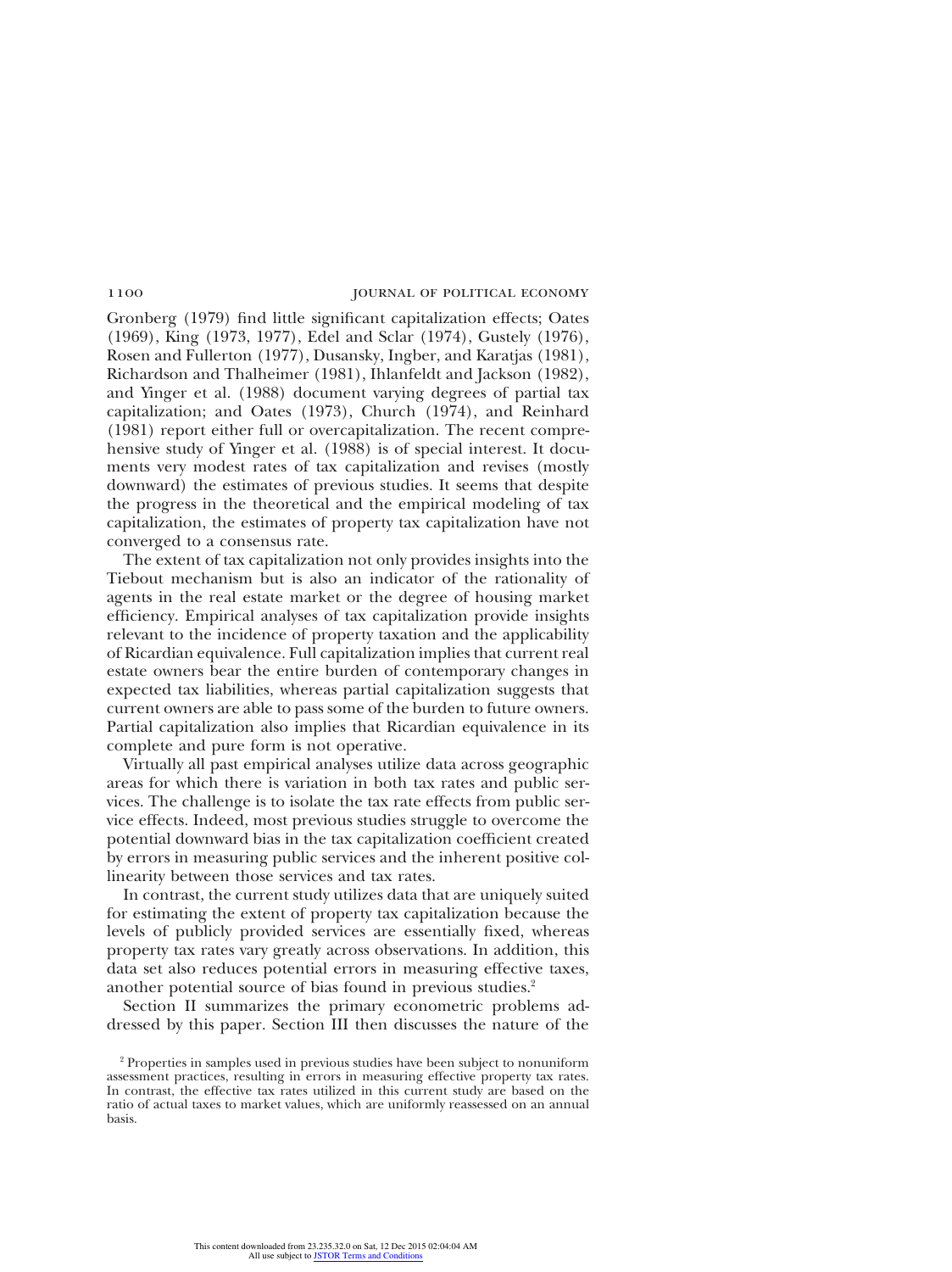data set used. Section IV presents the empirical results and their implication regarding the extent of tax capitalization. Section V provides a brief conclusion.

## **II. The Spurious Correlation Problem**

Past empirical analyses utilize either amenity or capitalization models. In amenity models, the level of property tax rates is treated as one among several attributes (amenities/disamenities) affecting home values. Amenity models employ specifications such as

$$
P_j = \beta_0 + \sum_i \beta_i Z_{ij} + \beta_{\tau} \tau_j, \qquad (1)
$$

where  $P_j$  is the value of the *j*th property; the  $Z_{ij}$ 's are structural and locational characteristics, including measures of public services in the area; and  $\tau_j$  is the annual rate of property taxation.<sup>3</sup> The estimated coefficient of the property tax rate,  $\hat{\beta}_t$ , purportedly measures the ceteris paribus impact of a change in the annual rate of property taxation on the value of residential property. If the current tax rate is expected to remain constant over time, then full capitalization implies that  $\beta_{\tau} = P_{j}/r$ , where *r* is some appropriate discount rate.

Capitalization models view property values as the capitalized value of future housing services net of costs. In other words, the current value of a home is taken to be the present value of net benefits (i.e., housing services minus costs) generated to home owners. This is typically generalized into estimating equations of the following form:

$$
P_j = \frac{S(Z_{ij})}{\overline{\rho}_n + \beta_{\tau}\tau_j},\tag{2}
$$

where  $\bar{\rho}_n$  is the net user cost of housing (the appropriate real, net of expenses, after–income tax discount rate), and  $S(Z_i)$  is a hedonic function of the rental value of housing. Full capitalization implies  $\beta_{\tau} = 1$ .

Both specifications are vulnerable to spurious correlation between unexplained variation in the  $Z_{ii}$  related to public services and the tax rate, τ*<sup>j</sup>* . For example, suppose that public services, *Z<sup>s</sup>* , are imperfectly measured such that  $Z_s = Z_m + Z_u$ , where  $Z_m$  are correctly measured public services and *Z<sup>u</sup>* are unmeasured services. Suppose further that higher tax rates pay for greater services ( $Z_s$  and  $\tau_i$  are positively corre-

<sup>&</sup>lt;sup>3</sup> On occasion, some of the variables were represented by the logarithms of the actual values.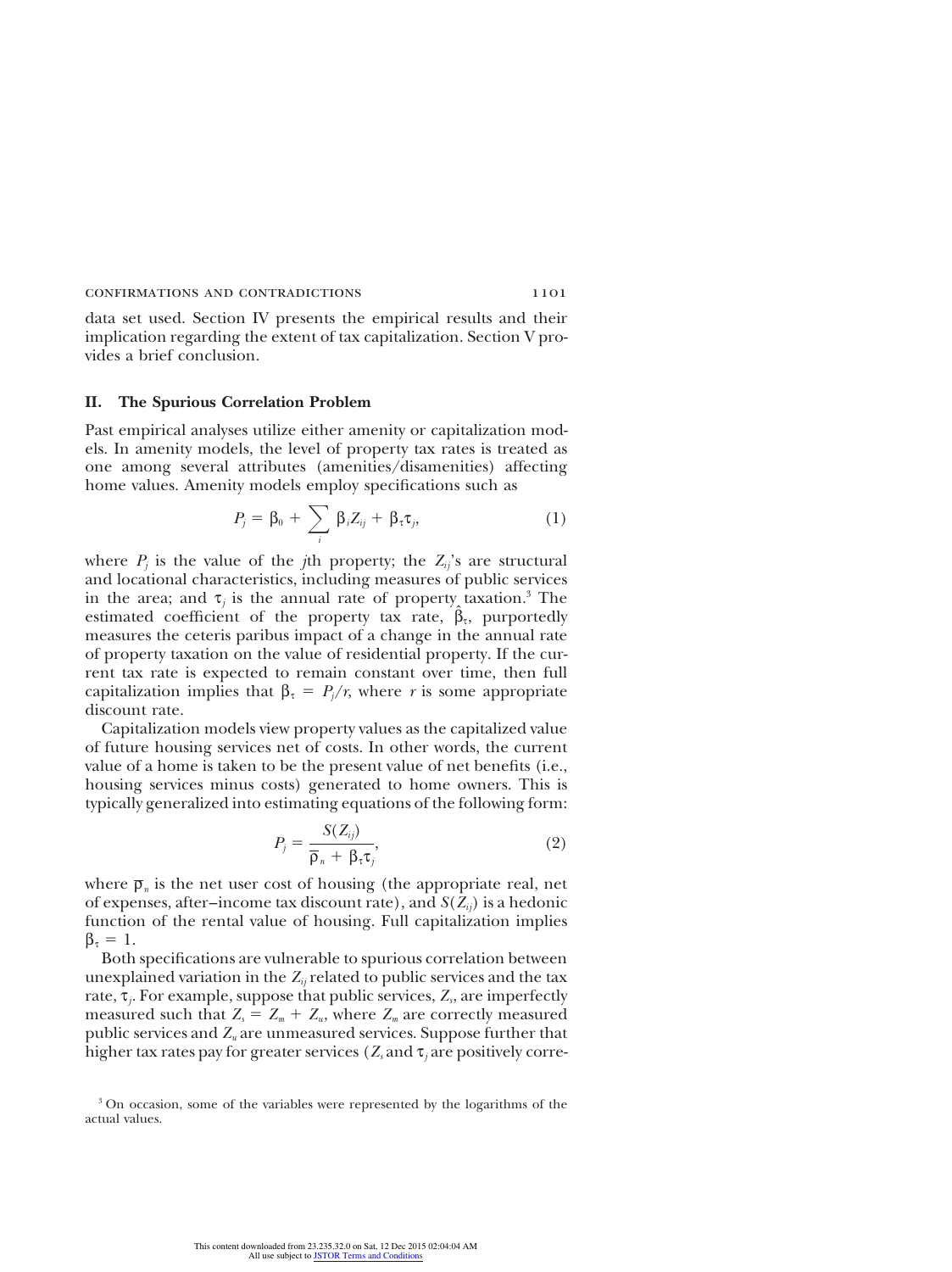lated). Then if  $Z_m$  is used to "control" for variation in public services in either (1) or (2) above, the unmeasured component of services, *Z*<sub>*u*</sub>, will be positively correlated with  $\tau_j$  and  $\hat{\beta}_{\tau}$  will be biased downward<sup>4</sup>

While the Oates (1969) study was criticized for inadequately controlling for variation in public services, the literature that followed Oates made only incremental improvements either by obtaining more detail on publicly provided services or by reducing variation in public services across sample observations. However, given the impossibility of measuring all the aspects of public goods output, the first strategy can be expected to only partially ameliorate the problem. The second strategy is constrained by the unavailability of data across housing markets that contain sufficient variation in tax rates without variation in services.

Another measurement problem that plagues the literature involves the use of stated tax rates in lieu of the effective tax rates (the ratios of actual taxes paid to market values) that are specified in the capitalization models. Jurisdictions often quote tax rates in terms of taxes per assessed valuation. Standard ''errors in variables'' biases may emerge because assessment practices can vary across locations and over time. Another aspect of this measurement error involves expectations regarding reassessments. If revaluations are accurately anticipated, property values should be affected when the expectation of the revaluation is formed, not at the time the revaluation actually takes place. Thus, estimates of tax capitalization coefficients will be biased if changes in expectations regarding future tax rates are correlated with actual taxes.<sup>5</sup>

# **III. The Data**

The data set utilized in this study is uniquely suited for estimating the extent of tax capitalization because it ameliorates the two problems

<sup>4</sup> The value of  $\bar{\rho}_n$  is also subject to measurement error since it is not directly observable. While this can also lead to biases of tax capitalization parameters, this issue is beyond the scope of this paper. See Palmon and Smith (1998) for more details of the inherent identification problem with capitalization models and Linneman and Voith (1991) for an excellent study of the user cost of owner-occupied housing.

 $5$  For example, if property tax rates are mean reverting, then a municipality with relatively low tax rates is more likely to request a revaluation, which would increase effective tax rates. Thus, estimates of the tax capitalization coefficient are likely to be biased downward in analyses that use current effective property tax rates as estimates for future effective rates. This problem can be ameliorated by the use of a sample in which assessed values closely correspond to market values and current effective property tax rates (or other observed variables) are good predictors of future effective tax rates.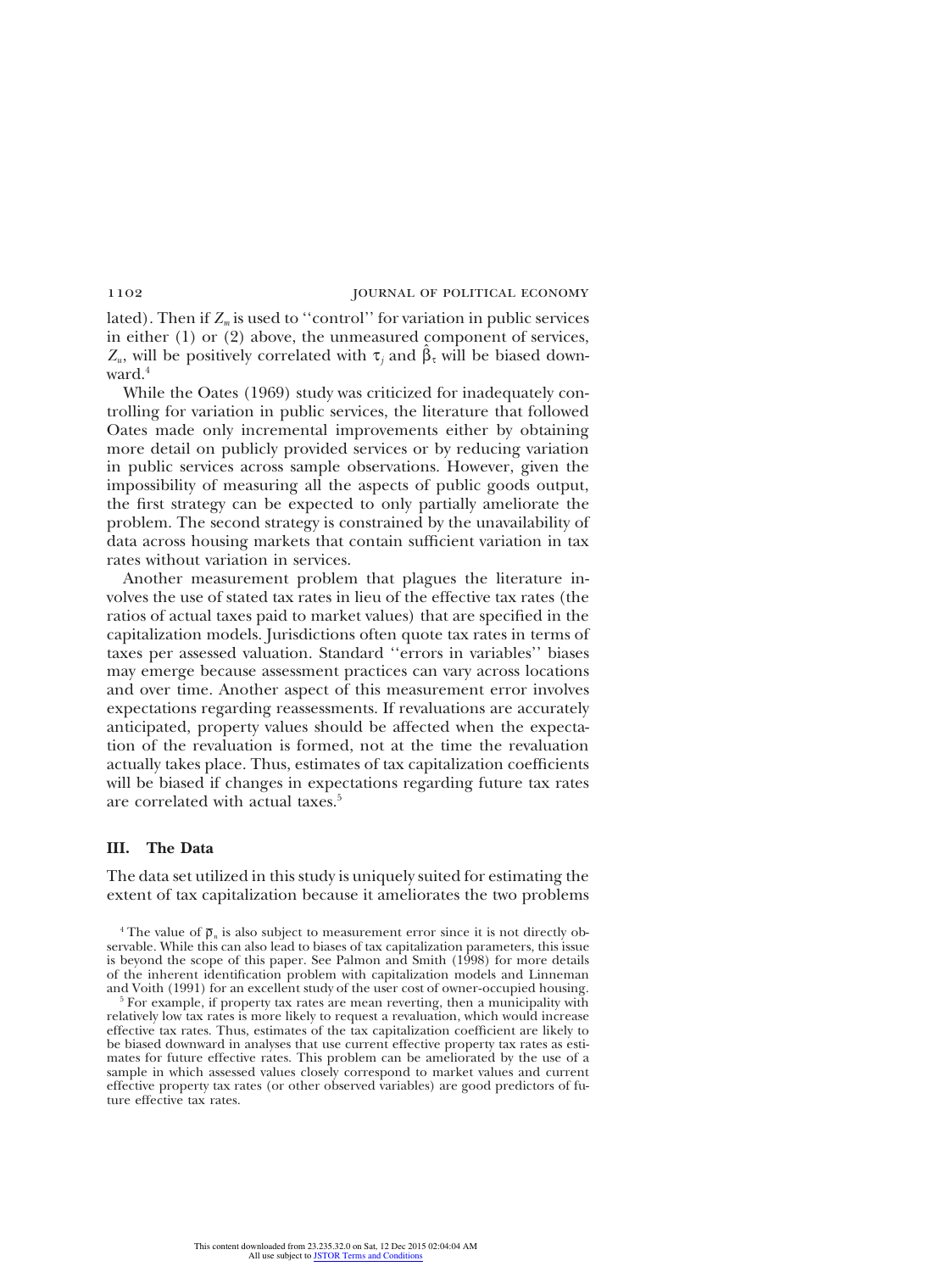discussed in the previous section. Micro housing market data were obtained for properties from 50 subdivisions with similar demographics and amenities located in the wooded portion of the northwest suburbs of Houston, Texas. This area is a part of the unincorporated metropolitan area in which identical public services are provided to each subdivision by Harris County and three suburban school districts; the latter have similar tax rates and provide similar levels of educational services.<sup>6</sup> Much of the "public" infrastructure, including the water and sewer systems, was built by private developers and financed through the creation of municipal utility districts (MUDs). All MUDs provide the same services. The capital expenditures were financed through the issuance of municipal bonds, and property taxes are used to pay the debt service.

Despite the similarity in neighborhoods, identical MUD services, and the close correspondence between assessed and market values, MUD tax rates vary substantially. The rates range from \$2.30 to  $$19.00$  per \$1,000 of assessed valuation.<sup>7</sup> These differences in tax rates stem from four factors.

First, tax rates depend on the period during which MUDs were created and bonds were issued. The MUDs created in the mid 1970s were financed at interest rates of between 5 and 7 percent. In contrast, those created in the early 1980s issued bonds with yields in excess of 12 percent. Tax rates also depend on the distribution of bond maturities, the nature of the call provisions in the bond contract (e.g., the call premium and the period during which the bonds are protected from being called), and the ability of MUDs to refinance their debt.

Second, MUD tax rates are influenced by the extent to which residential subdivisions within each MUD were completed. Building activity stopped in most subdivisions in Houston as a result of the regional real estate bust in the mid 1980s. Some MUDs with debt intended to be serviced by 6,000 homes have fewer than 1,500 homes.<sup>8</sup> In such cases, current property tax rates may be four times as high as originally expected.

Third, MUDs also vary in terms of the proportion of nonresiden-

<sup>8</sup> Some MUDs have even lower ratios of homes to lots. However, the infrastructure in these MUDs was not completed for all lots.

 $6$  The close similarities between the Klein, Spring, and Cypress-Fairbanks school districts are reflected in both national and state test scores, the demographics of the student bodies, and the expenditure rate per student.

<sup>&</sup>lt;sup>7</sup> The mean of the MUD tax rate is \$7.90 per \$1,000 of assessed valuation. Other property taxes total about \$15 per \$1,000 of assessed valuation and are very similar across observations.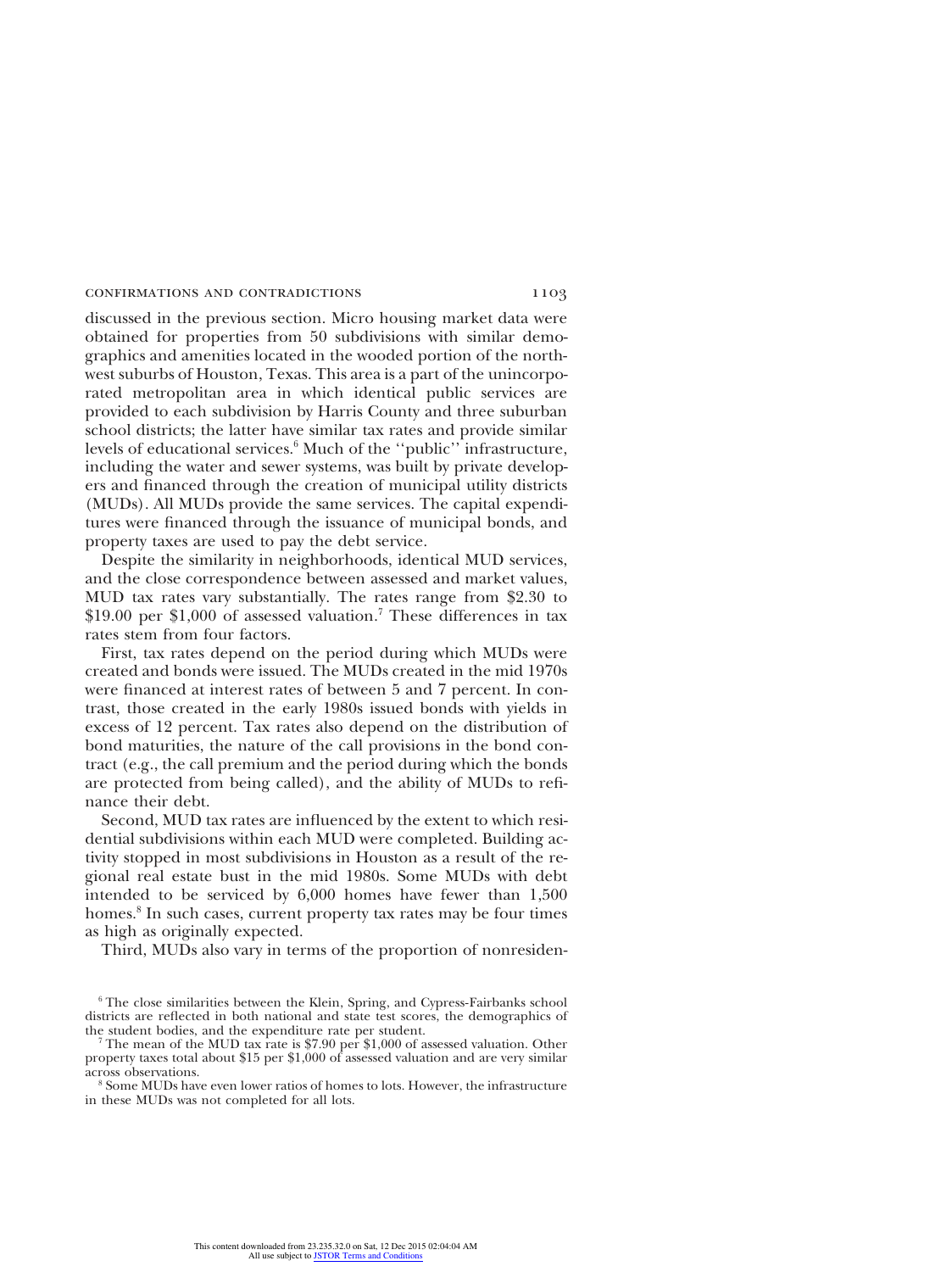tial taxable property. Those with higher percentages of commercial property have lower tax rates. Finally, economies of scale make larger MUDs more efficient and, therefore, more likely, ceteris paribus, to have lower tax rates.

The data set includes neighborhoods for which non-MUD taxes and MUD services are fixed and for which non-MUD services are very similar, if not identical, across observations. Furthermore, even if there were slight variations in non-MUD public services, there is no reason to believe that they would be correlated with the large variation in MUD tax rates.

Finally, assessed values for tax purposes are updated every year and are mandated to equal market values by state law. As a consequence, stated and effective tax rates essentially equal each other. Thus, the data used in this study provide variations in effective tax rates that are not correlated with variations in public services, allowing empirical analyses to avoid the downward biases common to most of the literature.

The sample includes 501 observations of homes sold in 1989. The housing market data for 1989 were collected by the Multiple Listing Service of Houston's Board of Realtors. The data include market prices of single-family detached housing (*P* ), structural characteristics of each property, and characteristics of the MUD associated with each property. The structural characteristics include the living area of the home in square feet (SQFT), the age of the home (AGE), and the number of baths (BATH). In addition to the information provided by the Multiple Listing Service, calculated distances to the central business district (CBD) were added to each observation. The MUD characteristics include property tax rates  $(\tau_i)$ , the ratio of the forecasted debt service in 1991 to the total assessment of all properties (DS/VALUE), the percentage of the tax base stemming from commercial properties (PC-COML), the residential foreclosure rate (PC-FORE), and the percentage of the MUD that is built out (BUILTOUT). Variable means and standard deviations for the various variables are reported in table 1.

### **IV. The Estimation of Tax Capitalization**

Following the most recent trends in tax capitalization studies, we estimated the capitalization model described in equation (2) using the unique data set described in the previous section. This specification requires a predetermined estimate of  $\bar{\rho}$  and a nonlinear maximum likelihood algorithm to estimate the parameters including  $\beta_\tau$ . The hedonic expression for services in equation (2) was specified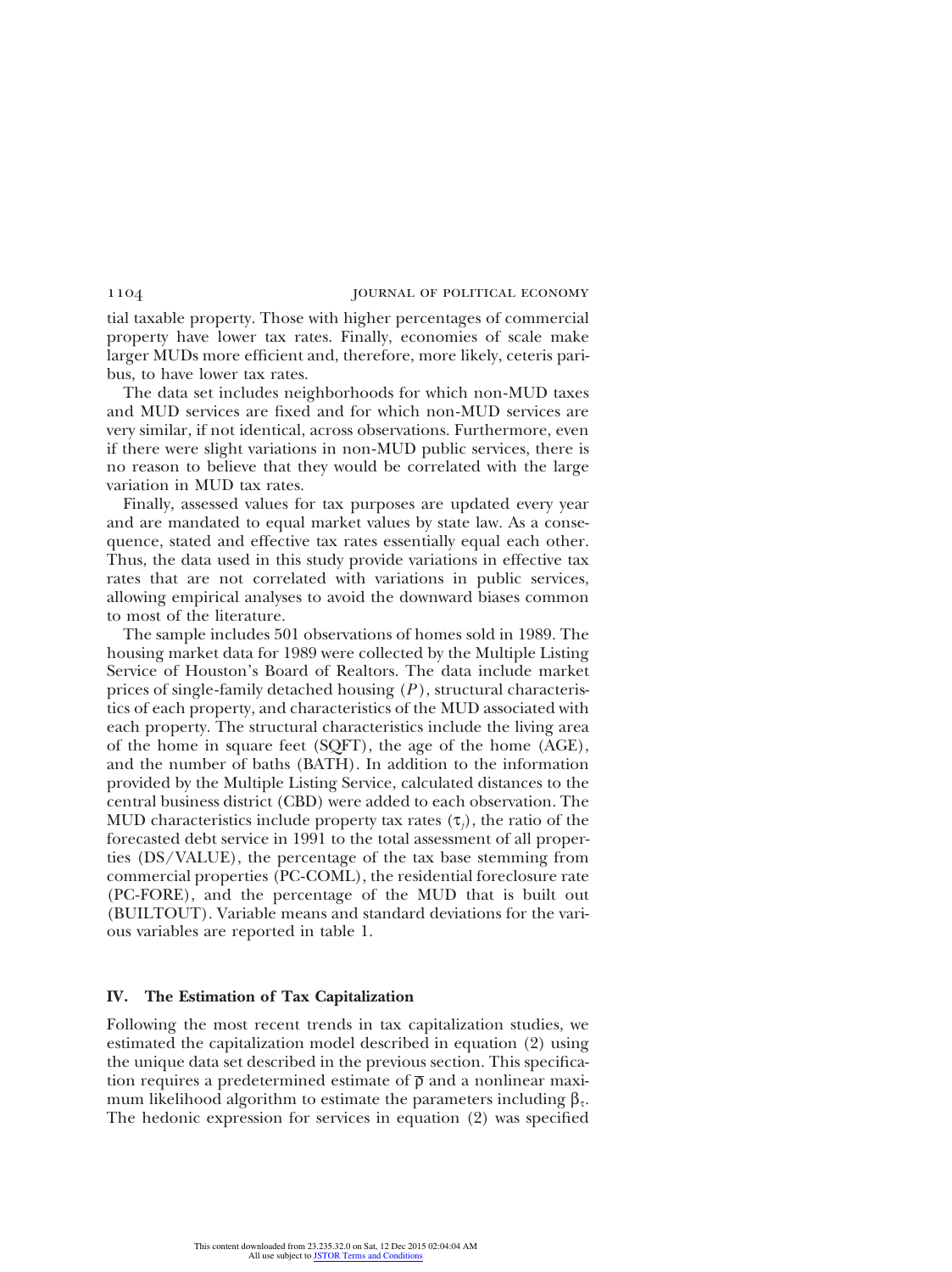| ariable                                                                                                             | Definition                           | Mean                                    | Standard<br>Deviation        | $M$ inimum                          | Maximum                                         |
|---------------------------------------------------------------------------------------------------------------------|--------------------------------------|-----------------------------------------|------------------------------|-------------------------------------|-------------------------------------------------|
| $\begin{array}{l} \text{lice } (P)\\ \text{SQFT}\\ \text{AGE}\\ \text{BATH}\\ \text{BATH}\\ \text{CBD} \end{array}$ | Sales price of home                  |                                         |                              |                                     |                                                 |
|                                                                                                                     | square feet of living area           | \$87,222<br>2,379.5<br>6.9002<br>2.4731 | \$33,405<br>583.80<br>4.7504 | $46,000$<br>$1,368$<br>$0$<br>$1.5$ | \$225,000<br>4,491<br>21<br>3.5                 |
|                                                                                                                     | Age of home in years                 |                                         |                              |                                     |                                                 |
|                                                                                                                     | Jumber of baths                      |                                         | 4666                         |                                     |                                                 |
|                                                                                                                     | Distance from central                |                                         |                              |                                     |                                                 |
|                                                                                                                     | business district                    |                                         |                              |                                     |                                                 |
| $\begin{array}{l} \text{Tax rate } \left( \tau \right) \\ \text{DS}/\text{VALUE} \end{array}$                       | MUD property tax rate                | 6425<br>LLF 61                          | 2.9011<br>.0033              | $\frac{12.415}{0023}$               | 25.632<br>.0190                                 |
|                                                                                                                     | <sup>7</sup> orecasted debt service. |                                         |                              |                                     |                                                 |
|                                                                                                                     | assessed value                       | 7800                                    |                              |                                     |                                                 |
|                                                                                                                     | Percentage commercial                | 1880                                    | 911388<br>0151388<br>01001   | $\frac{0021}{0032}$                 | $0255$<br>$8311$<br>$1374$<br>$1374$<br>$10000$ |
|                                                                                                                     | Foreclosure rate                     | 0394<br>7852                            |                              |                                     |                                                 |
| PC-COML<br>PC-FORE<br>BULTOUT                                                                                       | Ratio of houses to lots              |                                         |                              | 0996                                |                                                 |
|                                                                                                                     |                                      |                                         |                              |                                     |                                                 |

SUMMARY STATISTICS OF PROPERTY AND MUD CHARACTERISTICS Summary Statistics of Property and MUD Characteristics TABLE 1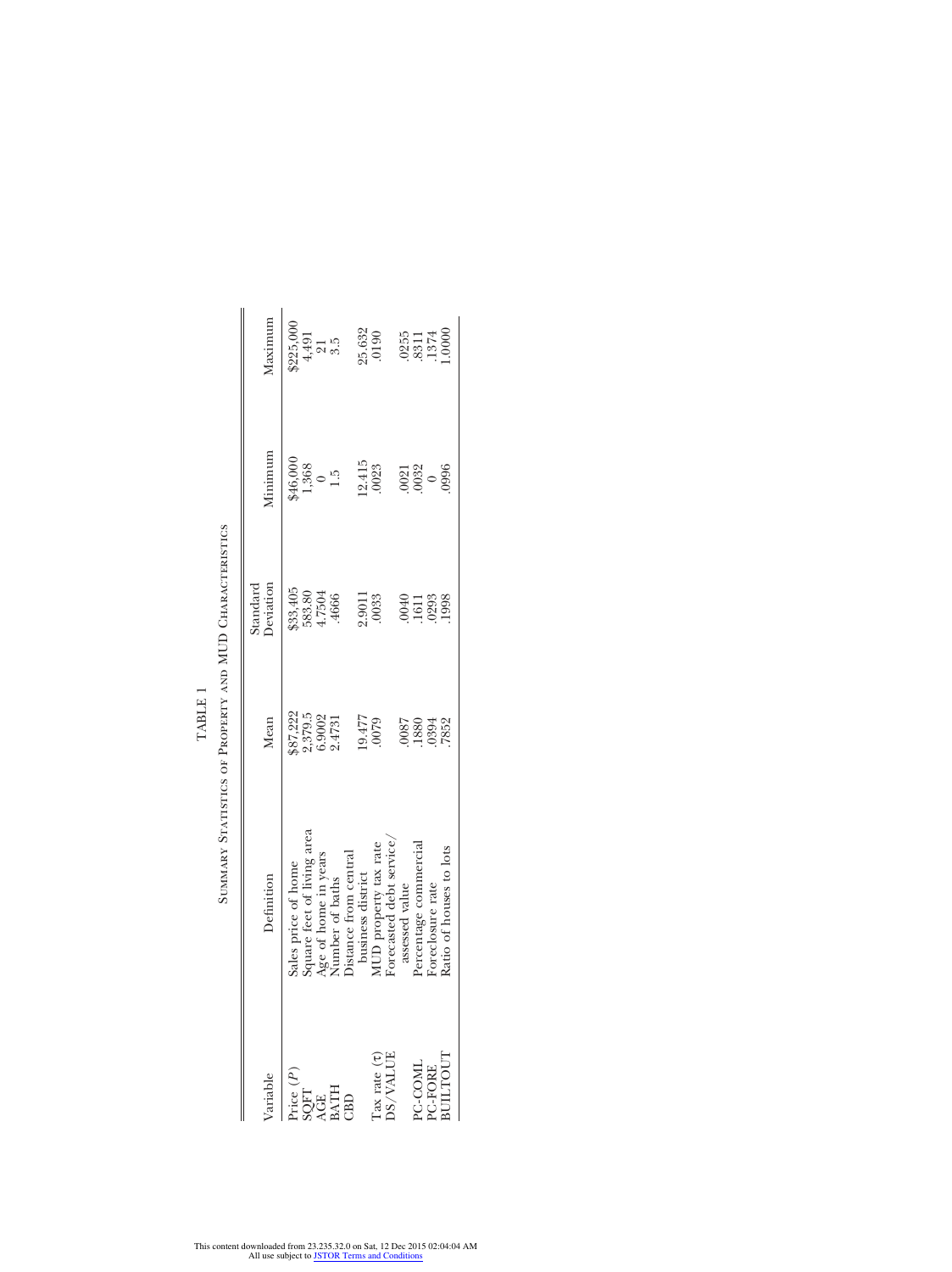as an exponential function of property characteristics, which, when linearized, equals

$$
log[S(Z_{ij})] = \beta_0 + \beta_1 SQFT + \beta_2 SQFT^2 + \beta_3AGE
$$
  
+  $\beta_4 BATH + \beta_5 CBD,$  (3)

and the capitalization rate was specified as

$$
\rho\,=\,\rho_{\,\imath}\,+\,\beta_{\tau}\tau_{\jmath}.
$$

Table 2 presents estimates from four alternative specifications of equation (2) using a nonlinear maximum likelihood algorithm (denoted as specifications 2*a*–2*d*). In order to facilitate greater comparisons with similar analyses in the literature,  $\rho_n$  was set to equal 3.0 percent (.03), following Yinger et al. (1988). Specification 2*a* uses the specification in equation (3) to estimate the value of housing services and the 1989 MUD tax rate as the property tax rate. The table presents the estimated coefficients, their standard errors, and the impact of a one-standard-deviation change in the property and MUD characteristics on the estimated value of monthly housing services (calculated at the means of the characteristics). The signs of the estimated coefficient are consistent with priors. The rental value of the average home is estimated from the parameters of the rental hedonic equation as \$255 per month. This value is considerably below the actual rental rates of similar properties, likely because of the use of Yinger et al.'s 3.0 percent net user cost of capital.

The estimated tax capitalization coefficient in specification 2*a* is .617, indicating approximately 62 percent tax capitalization. While this rate is significantly below full capitalization, it is substantially larger than the capitalization rates of 15–30 percent found by Yinger et al. under similar assumptions regarding ρ*n*. Specification 2*b* replaces the MUD tax rate by the ratio of MUDs' 1991 forecasted debt service to the assessed value of all properties.<sup>9</sup> This specification would be more appropriate than specification 2*a* if the ratio of debt services to assessed value was better than the current tax rate as a proxy for the long-term property tax rate. It also checks the robustness of our results. The estimates are similar to those in specification 2*a* (tax capitalization is estimated to equal .564). The robustness of our results to alternative specifications is also indicated by estimates of other specifications (available on request from the

<sup>&</sup>lt;sup>9</sup> The amount of debt service was estimated by the MUD on the basis of the distribution of municipal bonds across maturities, interest rates, and the likelihood that call provisions will be exercised.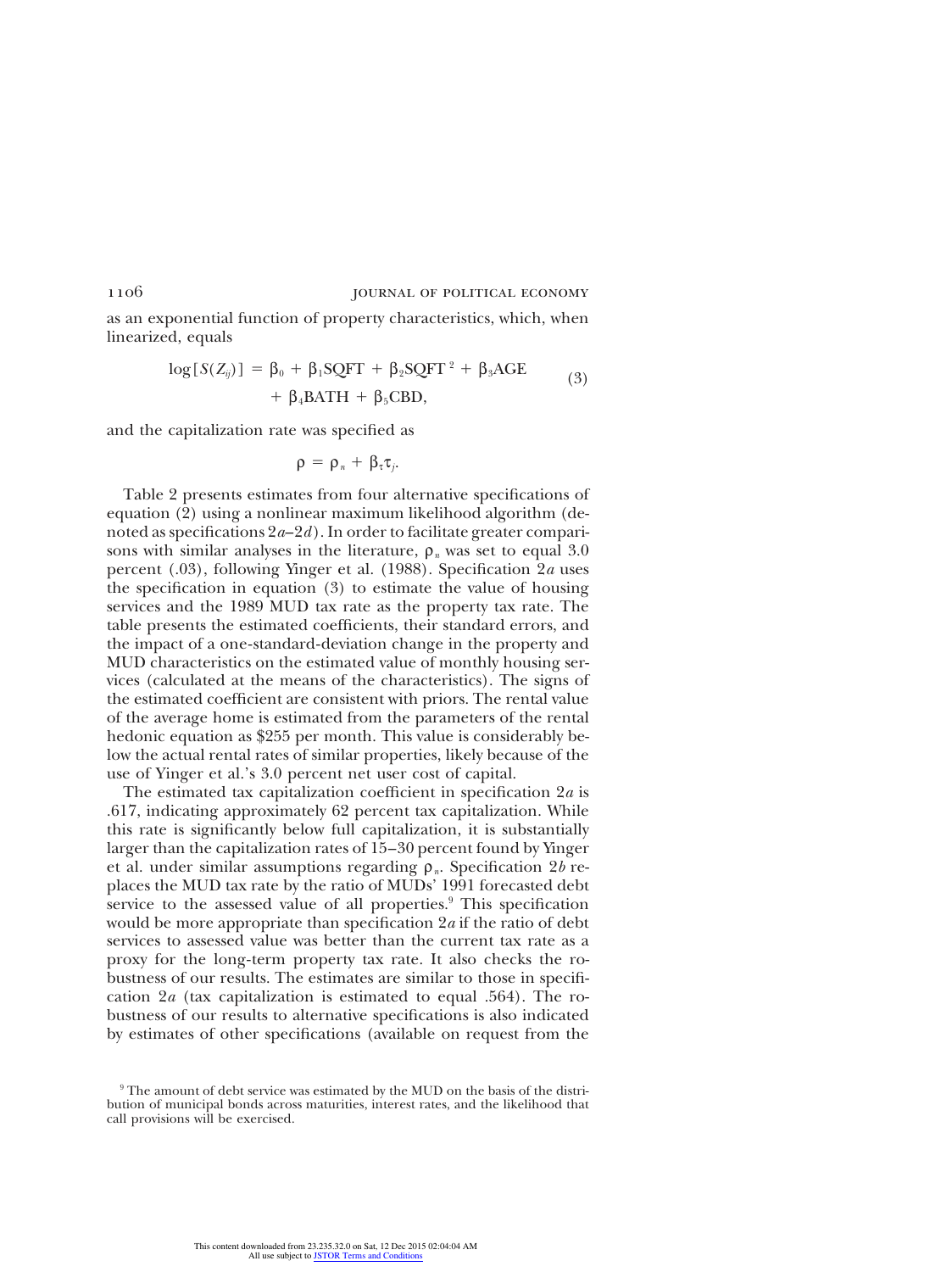|                          | SPECIFICATION 2a                                                                                                                                                                                                                                                                                                                                       |         | SPECIFICATION 26                                                                                                                 |             | SPECIFICATION 20                                                                                                                                                                                                                                                                                                                                  |             | SPECIFICATION 2d                                                                                                                                                                                                                                                                                                                                  |             |
|--------------------------|--------------------------------------------------------------------------------------------------------------------------------------------------------------------------------------------------------------------------------------------------------------------------------------------------------------------------------------------------------|---------|----------------------------------------------------------------------------------------------------------------------------------|-------------|---------------------------------------------------------------------------------------------------------------------------------------------------------------------------------------------------------------------------------------------------------------------------------------------------------------------------------------------------|-------------|---------------------------------------------------------------------------------------------------------------------------------------------------------------------------------------------------------------------------------------------------------------------------------------------------------------------------------------------------|-------------|
| VARIABLE                 | Coefficient                                                                                                                                                                                                                                                                                                                                            | Impact* | Coefficient                                                                                                                      | Impact      | Coefficient                                                                                                                                                                                                                                                                                                                                       | Impact      | Coefficient                                                                                                                                                                                                                                                                                                                                       | Impact      |
| SQFT <sup>+</sup>        |                                                                                                                                                                                                                                                                                                                                                        |         |                                                                                                                                  |             |                                                                                                                                                                                                                                                                                                                                                   |             |                                                                                                                                                                                                                                                                                                                                                   |             |
| SQFT × SQFT <sup>+</sup> |                                                                                                                                                                                                                                                                                                                                                        | \$73.13 |                                                                                                                                  | \$72.55     |                                                                                                                                                                                                                                                                                                                                                   | \$67.02     |                                                                                                                                                                                                                                                                                                                                                   | \$68.29     |
| <b>AGE</b>               |                                                                                                                                                                                                                                                                                                                                                        | \$25.17 |                                                                                                                                  | $-$ \$21.91 |                                                                                                                                                                                                                                                                                                                                                   | \$21.69     |                                                                                                                                                                                                                                                                                                                                                   | $-$ \$22.40 |
| <b>BATH</b>              |                                                                                                                                                                                                                                                                                                                                                        | \$6.02  |                                                                                                                                  | \$5.87      |                                                                                                                                                                                                                                                                                                                                                   | \$4.19      |                                                                                                                                                                                                                                                                                                                                                   | \$4.01      |
| CBD                      | $(\begin{smallmatrix} . & 3341 \\ . & 025 \\ . & 0150 \\ . & 0150 \\ . & 0150 \\ . & 0150 \\ . & 0019 \\ . & 0000 \\ . & 0019 \\ . & 0000 \\ . & 0019 \\ . & 0000 \\ . & 0019 \\ . & 0000 \\ . & 0019 \\ . & 0000 \\ . & 0000 \\ . & 0000 \\ . & 0000 \\ . & 0000 \\ . & 0000 \\ . & 0000 \\ . & 0000 \\ . & 0000 \\ . & 0000 \\ . & 0000 \\ . & 0000$ | \$3.44  | $\begin{array}{r} .8728 \\ .0826) \\ .076 \\ .0152) \\ .0150 \\ .0150 \\ .0180 \\ .0181 \\ .0000 \\ .0000 \\ .0024) \end{array}$ | \$4.25      | $\begin{array}{l} .7623 \\ .7623 \\ .0792 \\ .061 \\ .0145 \\ .0145 \\ .0193 \\ .0369 \\ .0231 \\ .0360 \\ .0230 \\ .0300 \\ .0300 \\ .0300 \\ .0300 \\ .0300 \\ .0390 \\ .0390 \\ .0380 \\ .0390 \\ .0390 \\ .0390 \\ .0390 \\ .0390 \\ .0390 \\ .0390 \\ .0390 \\ .0390 \\ .0390 \\ .0390 \\ .0390 \\ .0390 \\ .0390 \\ .0390 \\ .0390 \\ .039$ | \$9.78      | $\begin{array}{l} .7531 \\ .7531 \\ .0789 \\ .0144 \\ .0149 \\ .0192 \\ .0193 \\ .0195 \\ .0190 \\ .0190 \\ .0141 \\ .0141 \\ .0141 \\ .0141 \\ .0141 \\ .0141 \\ .0141 \\ .0141 \\ .0141 \\ .0141 \\ .0141 \\ .0141 \\ .0141 \\ .0141 \\ .0141 \\ .0141 \\ .0141 \\ .0141 \\ .0141 \\ .0141 \\ .0141 \\ .0141 \\ .0141 \\ .0141 \\ .0141 \\ .01$ | \$10.05     |
| Tax rate $(\tau)$        |                                                                                                                                                                                                                                                                                                                                                        |         |                                                                                                                                  |             |                                                                                                                                                                                                                                                                                                                                                   |             |                                                                                                                                                                                                                                                                                                                                                   |             |
| DS/VALUE                 |                                                                                                                                                                                                                                                                                                                                                        |         | (0.5638)                                                                                                                         |             |                                                                                                                                                                                                                                                                                                                                                   |             |                                                                                                                                                                                                                                                                                                                                                   |             |
| PC-COML                  |                                                                                                                                                                                                                                                                                                                                                        |         |                                                                                                                                  |             |                                                                                                                                                                                                                                                                                                                                                   | $-1.14 - 1$ |                                                                                                                                                                                                                                                                                                                                                   | $-$ \$3.77  |
| PC-FORE                  |                                                                                                                                                                                                                                                                                                                                                        |         |                                                                                                                                  |             |                                                                                                                                                                                                                                                                                                                                                   | \$13.53     |                                                                                                                                                                                                                                                                                                                                                   | $+13.30$    |
| BUILTOUT                 |                                                                                                                                                                                                                                                                                                                                                        |         |                                                                                                                                  |             | $\begin{array}{r} -1203 \\ -1252 \\ -0452 \\ 1.8989 \\ -0683 \\ -0683 \\ -0.0527 \end{array}$                                                                                                                                                                                                                                                     | $-$ \$3.32  | $\begin{array}{r} \textbf{.6172} \\ \textbf{.1225} \\ \textbf{.1956} \\ \textbf{.0449} \\ \textbf{.8509} \\ \textbf{.3269} \\ \textbf{.18509} \\ \textbf{.1044} \\ \textbf{.2269} \\ \textbf{.3269} \\ \textbf{.4104} \end{array}$                                                                                                                | $-45.41$    |
| Norry - Standard errors  | are in narentheses                                                                                                                                                                                                                                                                                                                                     |         |                                                                                                                                  |             |                                                                                                                                                                                                                                                                                                                                                   |             |                                                                                                                                                                                                                                                                                                                                                   |             |

NONLINEAR MAXIMUM LIKELIHOOD ESTIMATES OF EQUATION (2) Nonlinear Maximum Likelihood Estimates of Equation (2)

TABLE 2

Nore.—Standard errors are in parentheses.

\* The impact of a standard deviation change in the independent variables on the estimated value of monthly housing services (evaluated at the means of the independent variables). †‡<sup>t</sup> In thousands. The impact is reported in the next row.

In 1,000 square feet by 1,000 square feet.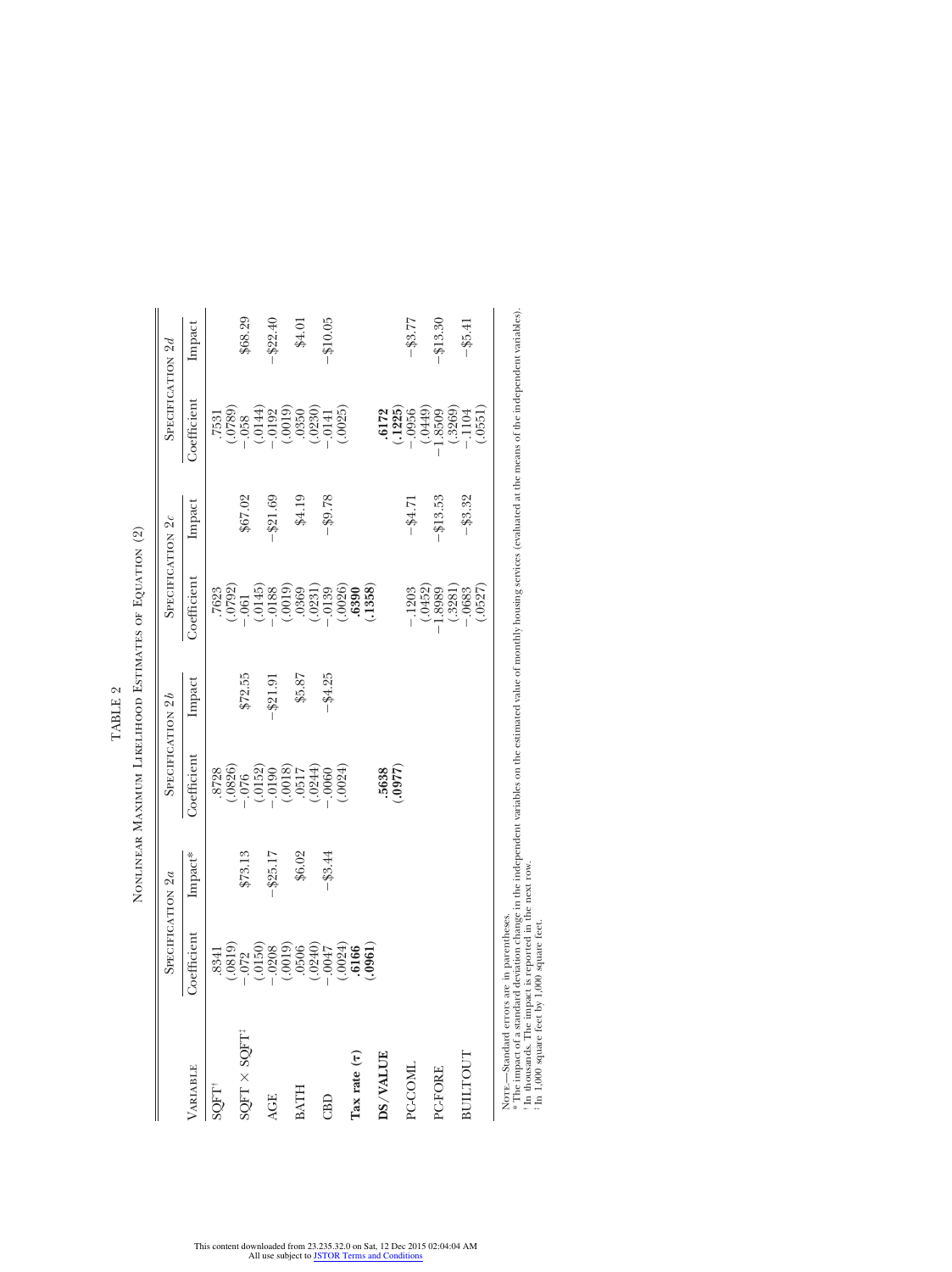authors) that mirror the methodologies of other studies.<sup>10</sup> Together, the results suggest that spurious correlation between tax rates and public services may still be plaguing even the most recent literature, resulting in an underestimation of the extent of tax capitalization.

While the data utilized in this study virtually eliminate spurious correlation between tax rates and public services, it is possible that there remains variation in other dimensions of neighborhood quality that is incidentally correlated with tax rates. To evaluate that possibility, the data were divided into high– and low–tax rate areas. High and low tax rates appeared to be evenly distributed across school districts and neighborhood woodedness. High and low tax rates were also evenly distributed across subdivisions of various sizes and of various distances from the CBD. However, the distance to the CBD is only one measure of a neighborhood's attractiveness. A correlation between property rates and neighborhood quality might have arisen if the construction years of neighborhoods were correlated with their tax rates (as discussed above) and with the attractiveness of their location. We believe that although the first neighborhoods developed tend to be at the best available location, the correlation in our data set between the construction years and the current attractiveness of neighborhoods is not necessarily high. The reason is that the current relative attractiveness of suburban neighborhoods in this part of the Houston metropolitan area depends on their accessibility to major highways. This accessibility has changed drastically with the construction of new highways. Thus, current accessibility is vastly different from the accessibility at the time the neighborhoods in our sample were built.

A correlation between property tax rates and neighborhood quality might also have arisen if both were correlated with other variables. As stated above, MUD tax rates are correlated with the percentage of the area that was built out, the percentage of foreclosures in the subdivision, and the percentage of the MUD tax base that was commercial real estate. To the extent that any of these dimensions of the neighborhood also influences the value of housing services, estimates of the tax coefficients in specifications 2*a* and 2*b* will still be biased by spurious correlation. There are no strong priors, however, regarding the extent or sign of the relationship between the value of housing services and these neighborhood characteristics. For example, it may be an amenity or disamenity for the MUD to be incompletely developed. In general, MUDs were platted into sub-

<sup>&</sup>lt;sup>10</sup> For example, amenity model estimates produced with these same data and using comparable assumed values for  $\rho_n$  indicate higher levels of tax capitalization than are typically found in that literature.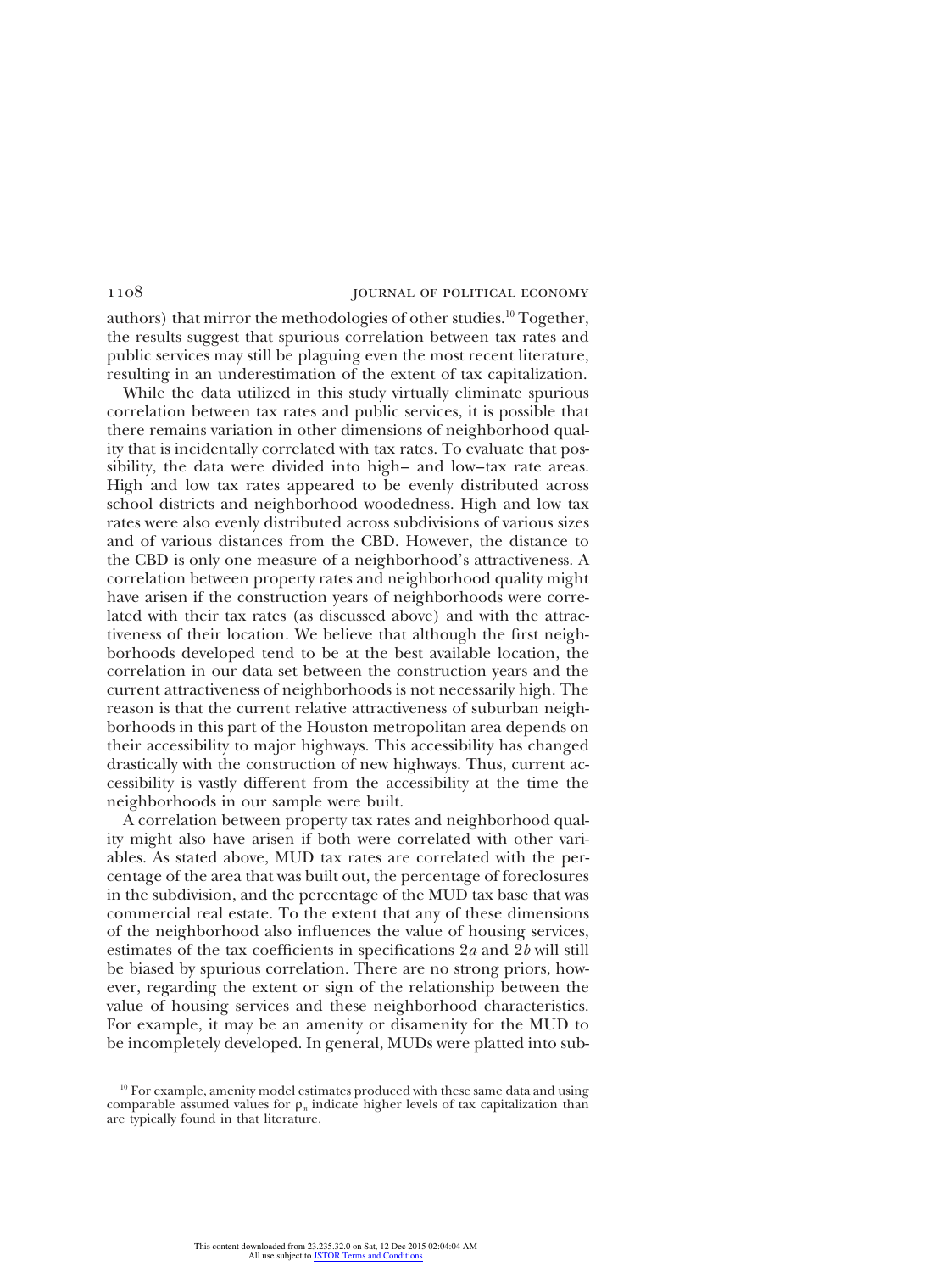divisions and sections. Those MUDs with low built-out levels generally have several completely built out sections and other sections in which no building has occurred at all. This might be viewed as a negative because the complete developer plan has not been actualized or a positive because the area is left with substantial green belt areas with stands of southern pine. Similarly, all commercial development is isolated within commercial reserves so that they will not create spillover effects associated with nonconforming land uses. Thus, the extent of commercial development may be viewed as a positive consumer convenience or a negative detriment to the overall natural setting of the region.

As a precautionary measure, equation (2) was reestimated with the variables percentage built out, percentage commercial, and foreclosure rate included as arguments in the services portion of the estimating equation (reported as specifications 2*c* and 2*d* in table 2). The coefficients for percentage commercial and foreclosure rate obtained from this specification are negative and significantly different from zero; the coefficients for percentage built out are negative, but only one of them is significantly different from zero. The tax capitalization estimates are slightly higher than the estimates in 2*a* and 2*b* and equal to .639 and .617. While the null hypothesis of full capitalization can still be rejected, these alternative specifications strengthen the original findings of a tax capitalization effect that is higher than estimates found in other recent studies.

These results are contingent, however, on the use of Yinger et al.'s assumption that  $\rho_n = .03$ . Since the estimated capitalization coefficient in equation (2) is proportional to the assumed value of  $\rho_n$ , the use of higher values of  $\rho_n$  that have been documented in recent studies will yield greater levels of tax capitalization. For example, Linneman and Voith (1991) estimate a gross of property tax user cost of housing that is substantially higher than that assumed by Yinger et al. Their estimate of  $\rho_g$  for similar demographic groups as found in our Houston neighborhoods is approximately 9 percent. This rate corresponds to  $\rho_n = .065$  if an overall 2.5 percent property tax rate is fully capitalized. Reestimation of equation (2) with  $\rho_n = .065$  indicates a slight overcapitalization, but the estimates are not significantly different from those that would indicate full capitalization.<sup>11</sup>

 $11$  The slight overcapitalization of the current tax rate may reflect an expectation that a recovery from the slump in the Houston real estate market will be associated with a decrease in effective tax rates. In addition,  $\rho_n$  in our study should be somewhat smaller than in Linneman and Voith's study because the houses in our data set are somewhat newer, and thus their maintenance and depreciation rates should be lower than the corresponding rates in Linneman and Voith.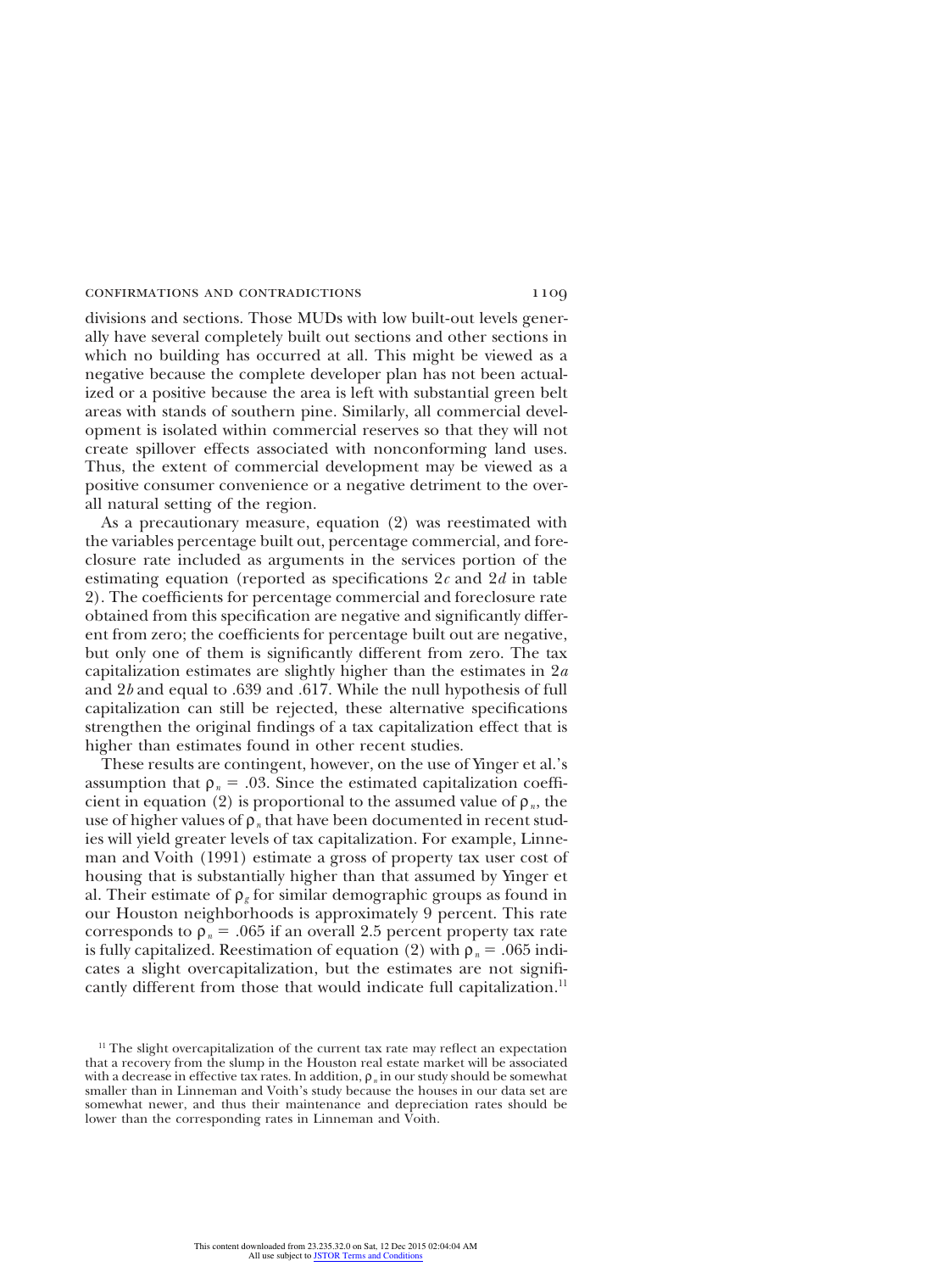# **V. Conclusion**

A large portion of the more contemporary tax capitalization literature infers a measure of market irrationality in that housing market participants fail to fully discount the purchase price of housing to account for variations in tax liabilities. However, the empirical results described above suggest that this recent literature continues to be plagued by spurious correlation between public services and taxes, a problem that since Oates (1969) has been a focal point of past critiques. We use data with substantial variations in taxes but without corresponding variations in public services and obtain a considerably higher degree of tax capitalization. In fact, using the discount rate estimated by Linneman and Voith (1991) along with our unique data set, we obtain empirical results from which the full capitalization hypothesis implied by both Tiebout (1956) and Ricardian equivalence cannot be rejected. Thus, our results suggest that housing market participants do, in fact, rationally discount properties burdened by higher taxes, implying that only unexpected tax changes can be passed on to new buyers of residential real estate.

## **References**

- Brueckner, Jan K. ''Property Values, Local Public Expenditure and Economic Efficiency.'' *J. Public Econ.* 11 (April 1979): 223–45.
- Chinloy, Peter T. ''Effective Property Taxes and Tax Capitalization.'' *Canadian J. Econ.* 11 (November 1978): 740–50.
- Church, Albert M. ''Capitalization of the Effective Property Tax Rate on Single Family Residences.'' *Nat. Tax J.* 27 (March 1974): 113–22.
- Dusansky, Richard; Ingber, Melvin; and Karatjas, Nicholas. ''The Impact of Property Taxation on Housing Values and Rents.'' *J. Urban Econ.* 10 (September 1981): 240–55.
- Edel, Matthew, and Sclar, Elliott. ''Taxes, Spending, and Property Values: Supply Adjustment in a Tiebout-Oates Model.'' *J.P.E.* 82 (September/ October 1974): 941–54.
- Gronberg, Timothy J. ''The Interaction of Markets in Housing and Local Public Goods: A Simultaneous Equations Approach.'' *Southern Econ. J.* 46 (October 1979): 445–59.
- Gustely, Richard D. ''Local Taxes, Expenditures and Urban Housing: A Reassessment of the Evidence." *Southern Econ. J.* 42 (April 1976): 659– 65.
- Ihlanfeldt, Keith R., and Jackson, John D. ''Systematic Assessment Error and Intrajurisdiction Property Tax Capitalization.'' *Southern Econ. J.* 49 (October 1982): 417–27.
- King, A. Thomas. *Property Taxes, Amenities, and Residential Land Values.* Cambridge, Mass.: Ballinger, 1973.

———. ''Estimating Property Tax Capitalization: A Critical Comment.'' *J.P.E.* 85 (April 1977): 425–31.

Linneman, Peter, and Voith, Richard. ''Housing Price Functions and Ownership Capitalization Rates.'' *J. Urban Econ.* 30 ( July 1991): 100–111.